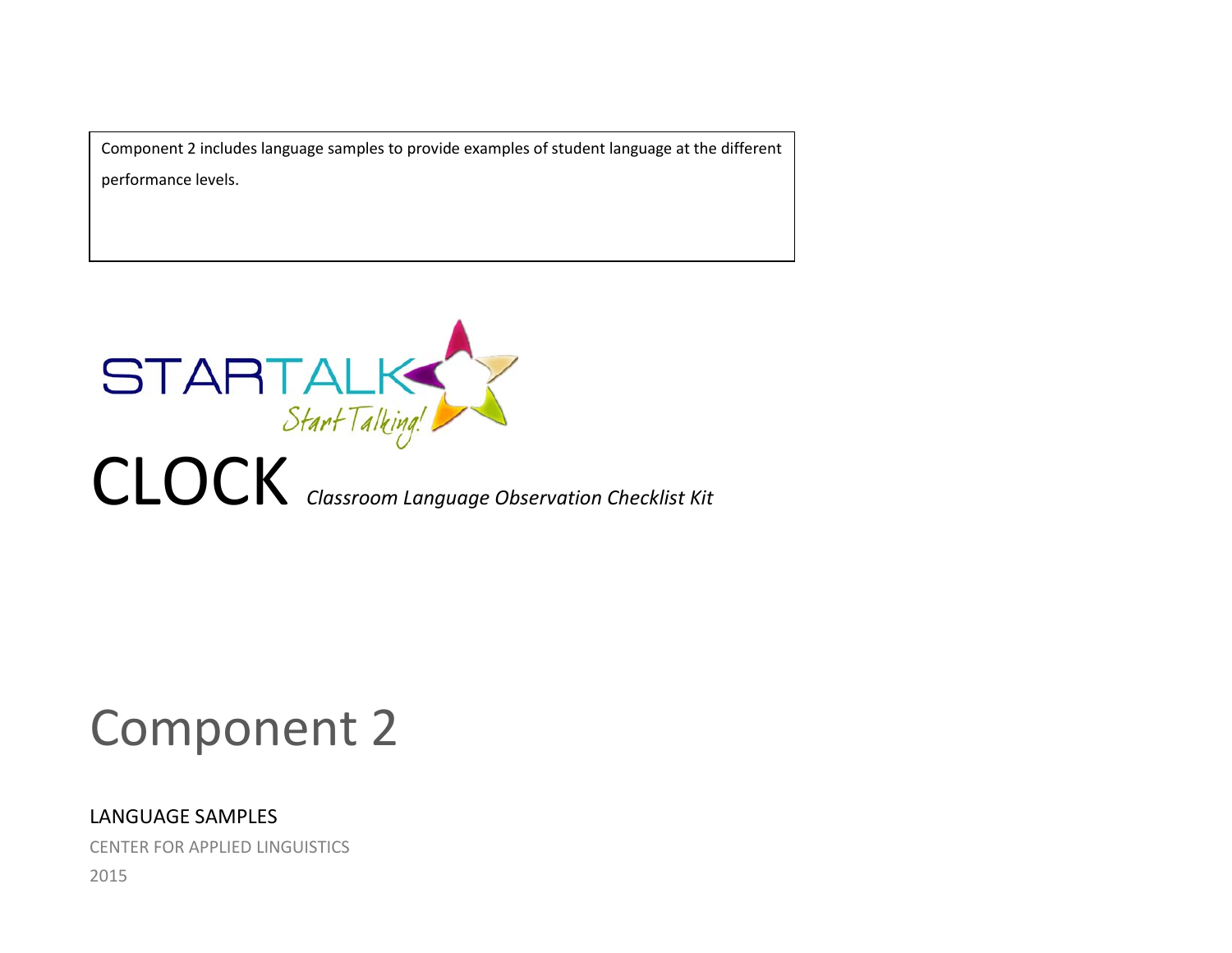This section includes language samples for the Novice and Intermediate levels, which were either collected while the project staff observed classroom interactions in selected STARTALK summer programs in 2014 or transcribed from performance tasks previously collected in connection with other assessment projects. Completed checklists and student activity performance record forms for some of the language samples are in Component 3. Video and audio samples of language at the Novice and Intermediate levels can be found on ACTFL's website: <http://www.actfl.org/publications/guidelines-and-manuals/actfl-proficiency-guidelines-2012>**.** 

## *Language Sample 1*

**Context:** This sample was collected during the last week of a four-week STARTALK summer program. The students, who will be in grade 6 in the fall, had also participated in the same four-week Chinese program the year before.

**Instructional/Assessment Activity:** The teacher used an activity called "Picture Cues or Story Retelling" (See Component 1 for a description of this activity). In this activity, the teacher showed students pictures of dolphins, whales, sports, and activities. She instructed the students to describe each picture she showed using the language they learned in class.

**Performance Level:** The language transcribed below is a Novice Mid to High performance and consists of mostly memorized phrases and sentences performed by a student, named Natalie\*.

Dolphins have eyes, tails. Dolphins do not have hands; dolphins do not have hair; dolphins do not have fur.

Whales have eyes; whales have tails; whales do not have hands.

I like diving; I like boating; I like surfing. I like eating; I like shopping. I like playing video games; I like riding bicycles; I like swimming.

<sup>\*</sup>All names, and locations have been fictionalized.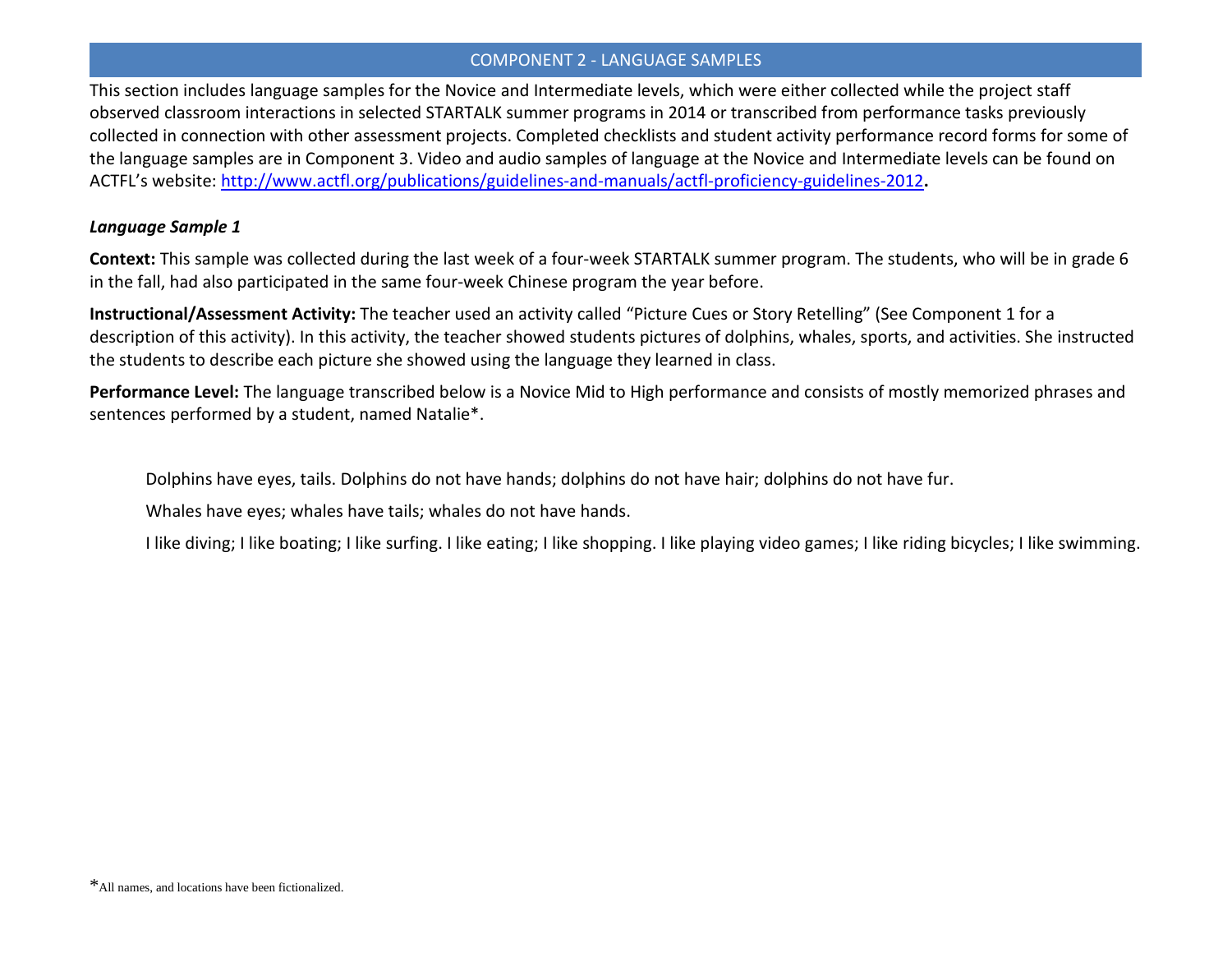#### *Language Sample 2*

**Context:** This sample is from the last week of a four-week STARTALK summer program. The students who will be in grade 5 in the fall, also participated in the same summer program the year before.

**Instructional/Assessment Activity:** The language below was transcribed from a "Paired Conversation" activity that two students participated in (see Component 1 for a description of this activity). The teacher divided her students into pairs, provided a list of topics on the board, and instructed students to exchange information on those topics. The teacher signaled the start and stop time of the activity.

**Performance Level:** The language sample is a Novice High to Intermediate Low performance, with two students asking each other questions and responding with full or incomplete sentences.

Linda\*: What activity do you like to do in spring? Mary\*: I like swimming in spring.

Linda: What activity do you like to do in summer? Mary: I like riding bicycles in summer.

Linda: What activity do you like to do in winter? Mary: I like playing video games in winter.

Linda: What activity do you like to do in fall? Mary: I like shopping in fall.

Linda: Hello. Mary: Hello. How are you? Linda: I am fine. Thank you.

Mary: What's the weather like today? Linda: It is sunny today.

Mary: What date is it today? Linda: Today is July  $7<sup>th</sup>$ .

Linda: Which country are you from? Mary: I am American.

Linda: How many people are in your family? Mary: There are five people in my family, daddy, mommy, little brother, little sister and I.

Linda: What color do you like? Mary: I like red, gold, pink, grey, green, blue, black, and white.

Linda: How old are you? Mary: I … eleven years old. How old are you? Linda: I am eleven.

Linda: Which is your Zodiac sign? Mary: I … horse.

Linda: What sports do you like? Mary: I like riding bicycles, surfing, and playing video games.

Linda: What do you like to eat? Mary: I like beef, pork, beef, fish, seafood.

Mary: What color are seagulls? Linda: Seagulls are blue and grey.

Linda: Where is Central City?\* Mary: Central City is in Any State USA. There are aquarium, shopping mall, downtown, and dolphins.

Linda: What activity do you like to do on rainy days? Mary: I like playing video games on rainy days.

<sup>\*</sup>All names, and locations have been fictionalized.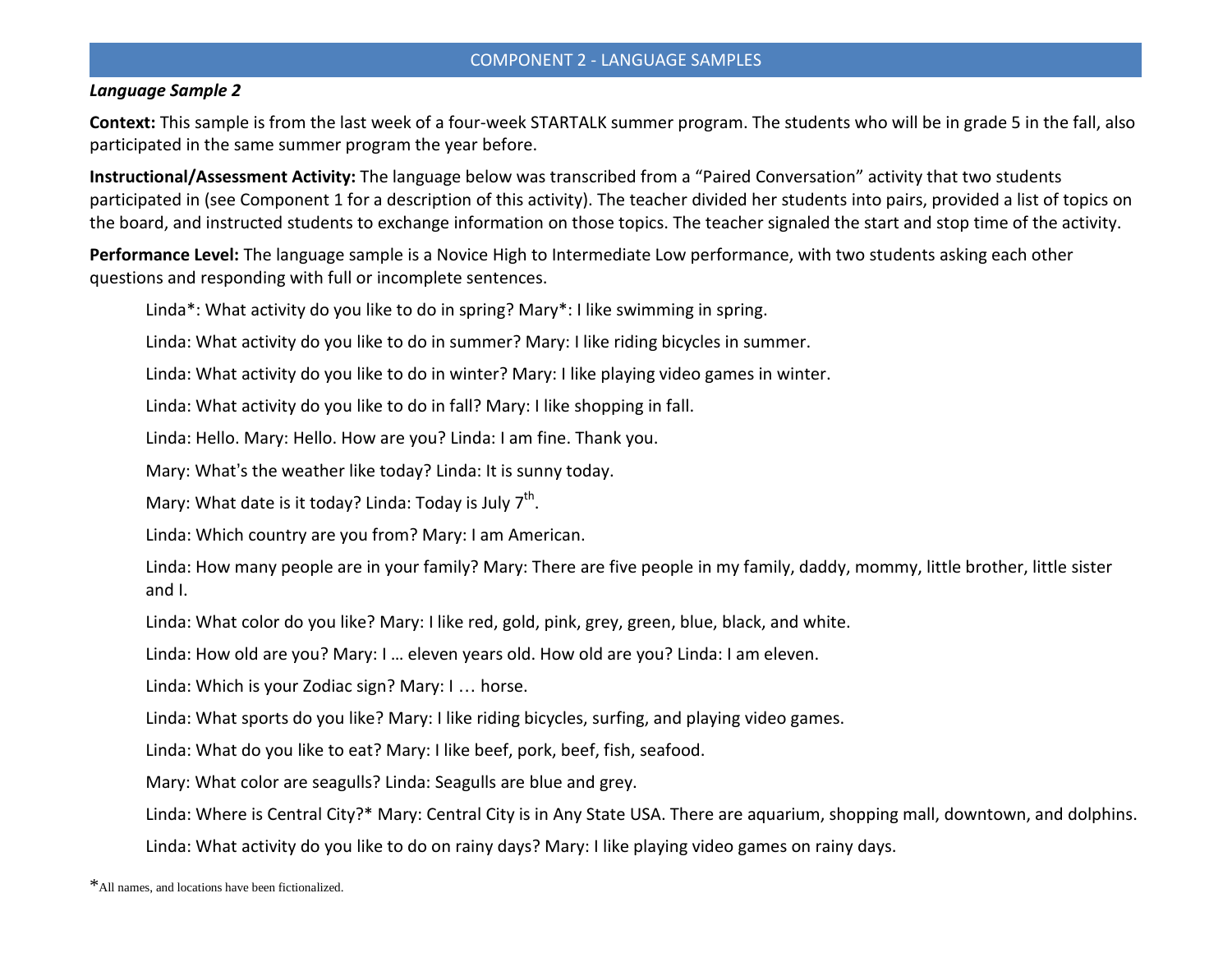#### *Language Sample 3*

**Context:** This sample is from a four-week STARTALK summer program. The students, who will be in grade 5 in the fall, had been in the summer program for almost four weeks. This activity was conducted two days before the end of the program.

**Instructional/Assessment Activity:** In this activity, the student, Mandy\*, was asked to do an "Oral Report" (see Component 1 for a description of this activity). The teacher instructed the student to prepare a brief introduction about herself and a baby panda, including name, age, nationality, family, favorite colors and food before the activity. The student could take some cue cards with her as reminders.

**Performance Level:** The student's language, which includes both memorized and attempts at original sentences, is representative of a Novice High performance. Note that this a prepared presentation so the student had memorized most of this speech. Therefore the student's language may appear more fluent and fluid that would be expected at Novice High.

Hello. My name is Mandy. I am 10 years old and I was born in the year of ram. I am American. There are four people in my family, daddy, mommy, little brother and me. I like green, yellow, and white. I don't like blue, brown, and purple. I like eating meat, bread, and rice. I don't like pork and vegetables. I like drinking tea and cola. I don't like drinking coffee and juice. I live in Central City, USA. I like drawing, running, reading books, and dancing. Panda is called "baobao," and the panda is three years old. There are three people in Panda's family: daddy, mommy and baobao. Panda is black and white. Panda likes eating bamboo. Panda's home is in China.

<sup>\*</sup>All names, and locations have been fictionalized.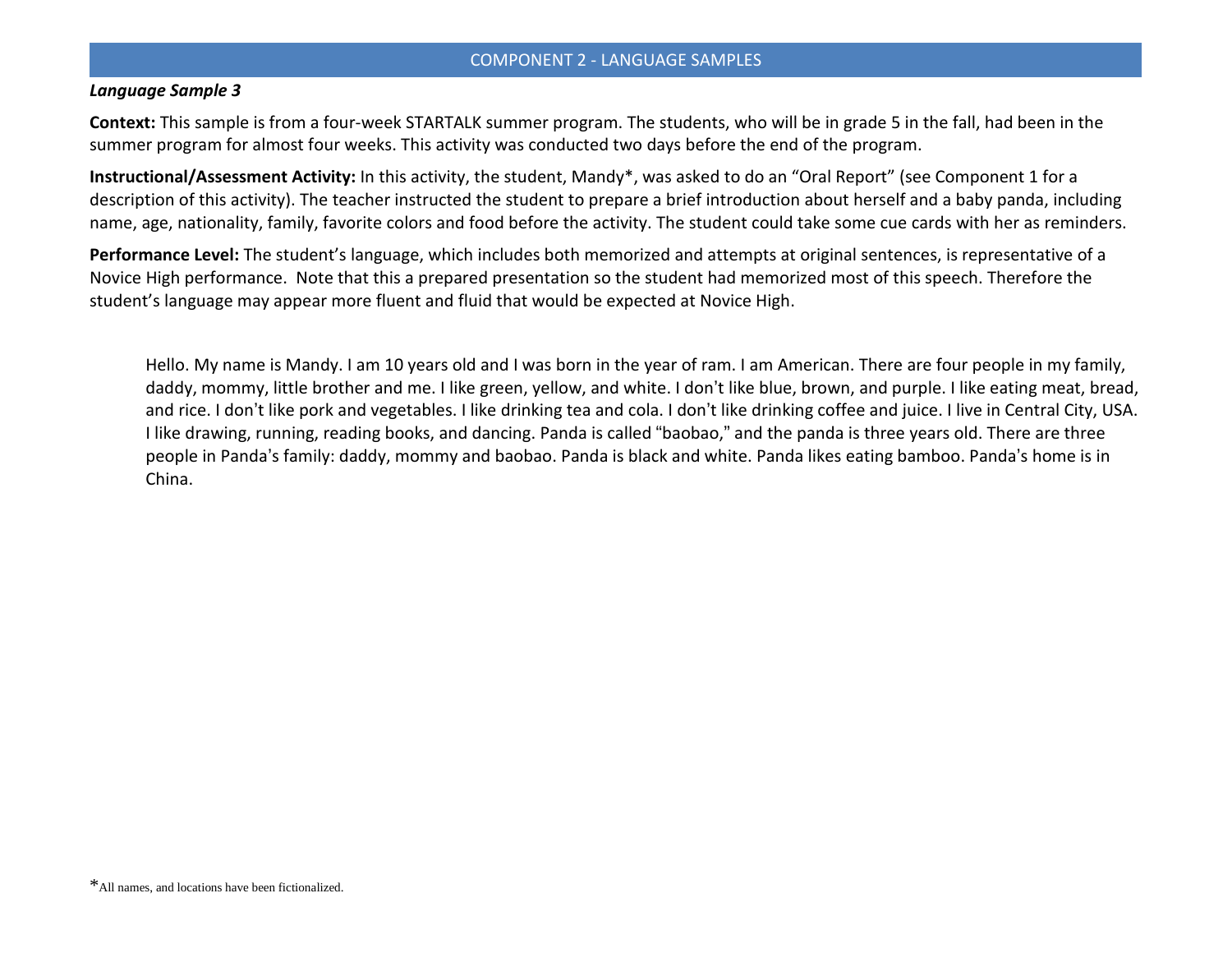#### *Language Sample 4*

**Context:** This is an example transcribed from a performance task previously collected in connection with another assessment project. These students had been in an immersion program for two years. The task is a "Picture Cues or Story Retelling" activity (See Component 1 for a description of this activity). The story below was not explicitly taught in class before, but draws on vocabulary familiar to students in the areas of clothing, animals and habitats.

**Assessment Task:** In this task, the facilitator prepared a story book of *Little Red Riding Hood* in the target language. She asked two students to take turns retelling the story. The facilitator asked them some questions during the storytelling as well. This task is a combination of interpersonal and presentational speaking. The students are able to make sentences and sometimes several sentences at a time as they try to retell the story.

**Performance Level:** John's\* language ranges from Intermediate Mid to High. Mark's\* language ranges from Intermediate Low to Mid.

| Facilitator: | Now, I have a story book. You can take turns retelling this story, one person one page. John, you go first. What does this<br>page tell?                                                                                              |
|--------------|---------------------------------------------------------------------------------------------------------------------------------------------------------------------------------------------------------------------------------------|
| John:        | One day, um, once upon a time, there was a girl, named little red                                                                                                                                                                     |
| Facilitator: | Little what?                                                                                                                                                                                                                          |
| John:        | Little red                                                                                                                                                                                                                            |
| Facilitator: | En, little red, what does she wear? On head?                                                                                                                                                                                          |
| John:        | Little red riding hood.                                                                                                                                                                                                               |
| Facilitator: | Yes.                                                                                                                                                                                                                                  |
| John:        | Little red riding hood, her name is little red riding hood. One day her one day, she and her mother are washing clothes.<br>Little, little, little red riding hood saw a, that (pointing to pictures) what is this?                   |
| Facilitator: | It doesn't matter.                                                                                                                                                                                                                    |
| John:        | Saw um many animals outside. She said "hello, animal," she and (voice is too low to hear)                                                                                                                                             |
| Facilitator: | It doesn't matter, John.                                                                                                                                                                                                              |
| Mark:        | One day, then, um, mommy wants um little red riding hood, um, to help her send                                                                                                                                                        |
| Facilitator: | What is this?                                                                                                                                                                                                                         |
| Mark:        | (uses native language).                                                                                                                                                                                                               |
| Facilitator: | En, OK, come on, John.                                                                                                                                                                                                                |
| John:        | Little red riding hood said: "Good-bye, Mommy. I am going to send, um that food, to Grandma." So she and her dog went<br>towards to the woods. There are many things in the woods. Little red riding hood saw many trees and animals. |
| Mark:        | Eh, little red riding hood, um, walked, and walked, eh, she saw eh, a(pause) wolf.                                                                                                                                                    |

\*All names, and locations have been fictionalized.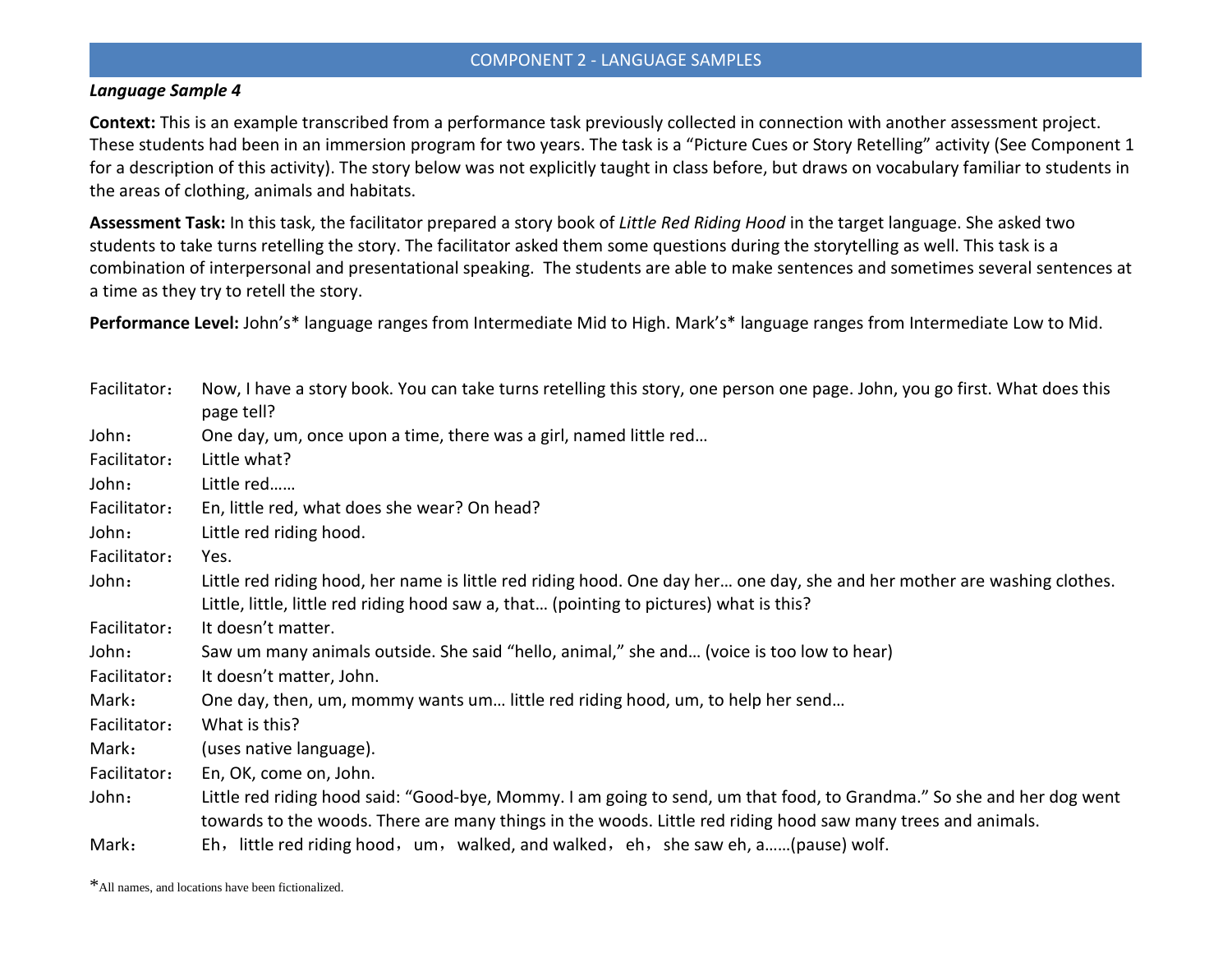| <b>COMPONENT 2 - LANGUAGE SAMPLES</b> |                                                                                                                                                                                                                                                                                                                                                                         |  |
|---------------------------------------|-------------------------------------------------------------------------------------------------------------------------------------------------------------------------------------------------------------------------------------------------------------------------------------------------------------------------------------------------------------------------|--|
| Facilitator:                          | Good, anymore? (pause) good.                                                                                                                                                                                                                                                                                                                                            |  |
| John:                                 | The wolf said: "Ah, he, ah, little kid, you, youwhere are you going?" Little red riding hood said: "Ah, hello, I am going to my<br>Grandma. She is sick, so I am sending some food to her." Little, big wolf said: "Oh, that many flowers there, you can give<br>heryou can give her flowers." Little red riding hood, "Ah, that is beautiful flowers, I want to pick." |  |
| Mark:                                 | Eh, little red riding hood, eh, picked many flowers, and the wolf, um, pretended to be little red riding hood and went, um,<br>to Grandma's house.                                                                                                                                                                                                                      |  |
| Facilitator:                          | Very good.                                                                                                                                                                                                                                                                                                                                                              |  |
| John:                                 | It then, after it got to Grandma's house, it, it, um, it said: "Grandma, I came back. I want, I want to give you food." Grandma<br>said: "Ah, ah, you can come in, little red riding hood." The big wolf came in and ate Grandma when it saw her. It, it put<br>Grandma's clothes on itself.                                                                            |  |
| Mark:                                 | And it, and it, um, sat on the bed, uh and wait for little red riding hood.                                                                                                                                                                                                                                                                                             |  |
| John:                                 | Little red riding hood arrived at her Grandma's home, and she said: "Grandma, I am coming. May I come in?" "Um, um, the<br>big wolf said: "Come in, little red riding hood, I am very hungry. I cannot um can can see you can see you."                                                                                                                                 |  |
| Facilitator:                          | OK, here, Mark.                                                                                                                                                                                                                                                                                                                                                         |  |
| Mark:                                 | Little red riding hood asked, um: "Grandma, why do you have really big ears?" "Beuh, because, so I can hear better."<br>"Grandma, why do you have really big nose?" "Because, I can smell better." "Um, uh, Grandma, why do you have really big<br>mouth?" "So I can eat you."                                                                                          |  |
| John:                                 | So, little red riding hood said: "Ah, you are not Grandma, you are that big wolf. I saw it." The little red riding hood wanted<br>to run, but she cannot, because she is scared.                                                                                                                                                                                        |  |
| Mark:                                 | Uh, uh, the wolf ate the little red riding hood, uh, and sleep.                                                                                                                                                                                                                                                                                                         |  |
| John:                                 | Um, there was that, um, I, there was that, um, tree, um, there was a man and his dog. He saw, he was going to that<br>Grandma's home. He, um, said: "Ah, hello." But no, bu but he saw a big wolf. He then entered, he saw that wolf there. He<br>then, um, that old Grandma's bed. He said: "I am going to kill you, big wolf."                                        |  |
| Mark:                                 | So, uh, uh, that man killed the big wolf, and little, uh, red riding hood and her Grandma then uh (pause)                                                                                                                                                                                                                                                               |  |
| John:                                 | Little red riding hood thanked that man, and that Grandma then thanked him. Grandma said: "Little red riding hood, thanks<br>for sending me so much food to eat." You, you, people, uh you, her Grandma said, Grandma asked that man, "Do you want<br>to eat with us?" He said "OK." Then they had a meal, and little red riding hood then XXX (use native language).   |  |

<sup>\*</sup>All names, and locations have been fictionalized.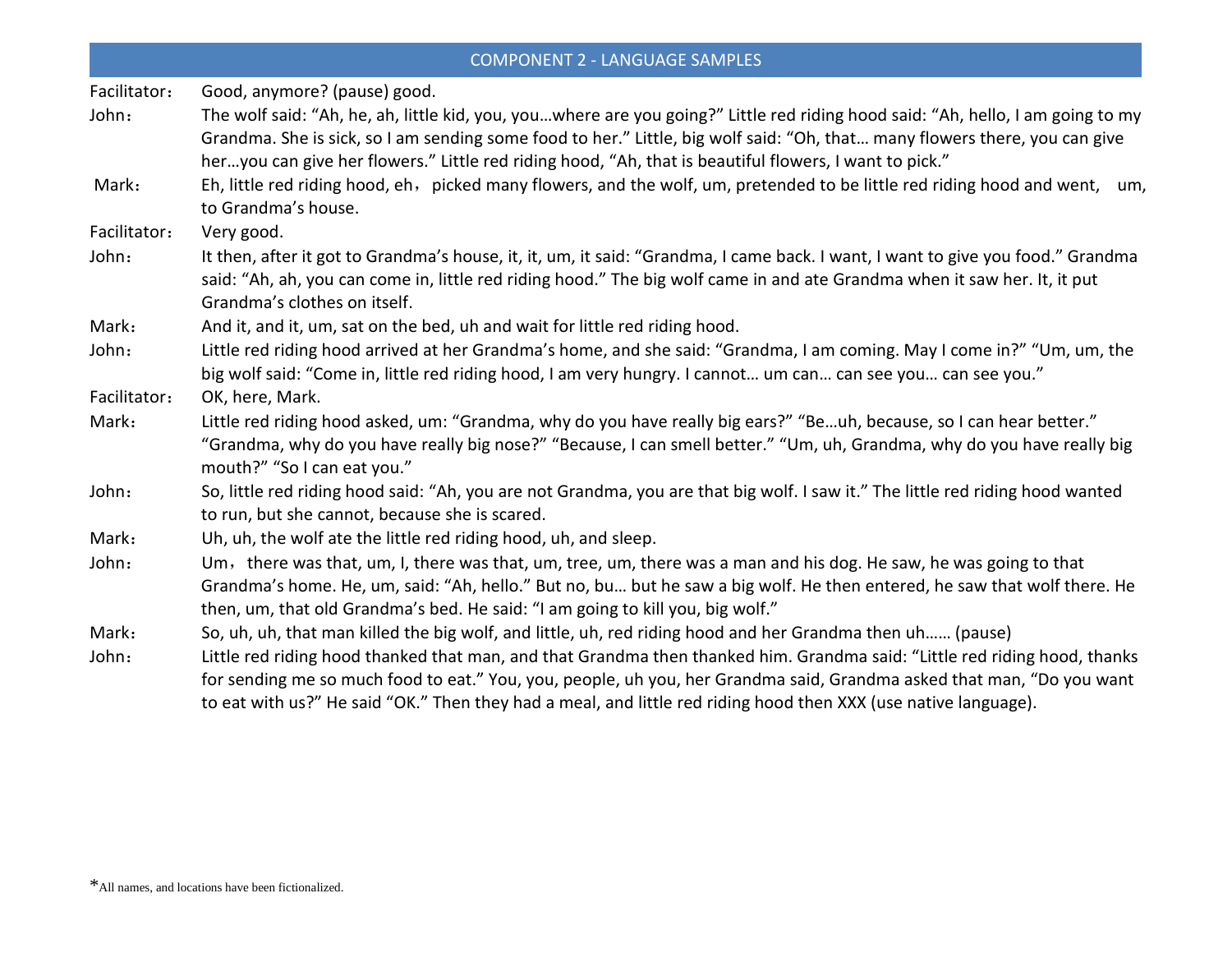#### *Language Sample 5*

**Context:** This is an example transcribed from a performance task previously collected in connection with another assessment project. The students had been in a Chinese immersion program for six years.

**Assessment Task:** The language sample below is from a "Debate" task in which the facilitator asked two students at a time to defend their opinions in the target language (see Component 1 for a description of this activity). The facilitator pretended to be the principal and he prepared three new rules that he was going to issue. He recounted the three rules and asked the students to choose one rule and defend why or why not that rule was a good one.

**Performance Level:** This is an interpersonal speaking activity and the student performance level is Intermediate High.

Facilitator: I've decided there's going to be some new rules around here. And I'm going to tell you what the rules are, and you are going to each pick one, and tell me why, if it's a good rule or a bad rule, and give me two or three reasons why it's a good rule or a bad rule. So, the rules are: #1, No calculators will be allowed in math class; or #2, All students must attend a summer school session. (Pause) So, which rule would you like to talk about?

Belinda\*: Ah, Not using calculators [Rule #1].

Amy\*: Ah, The summer school one [Rule #2].

- Facilitator: Alright, great! So, I'll help you. I'll go first. Role play: "I hear you want to talk to me about some of my new rules. So, tell me what you think of them."
- Belinda: I think the calculator, uh, that we're not allowed to use calculators in math class is good because if you don't know, you have to figure it out your way instead of doing it the easy way. Use your head to like multiply or sum or divide or maybe ask for help but instead of doing it the easy way. Uh, like just press some numbers and then solve the problem, that's the easy way, and it's not fair because you're not doing your best, and I think you come to school to do your best and to work and try to get good grades.

Facilitator: Uh-huh.

Belinda: And that's why I think, um, not using calculators in school is not good. It's not fair.

Facilitator: Ok. Excellent. Great ideas.

Amy: What was, what was the second one about summer school?

Facilitator: Yes, All students must attend a summer school session.

Amy: I think it's unfair because sometimes like, it, it's kind of fair because they learn more, but no, not all should attend because some will have to go to another place or they don't want to go to school...

Facilitator: Uh-huh.

Amy: … summer school and this, and for the summer school, summer is when they have, they have, they need to have fun also, the school is over.

<sup>\*</sup>All names, and locations have been fictionalized.